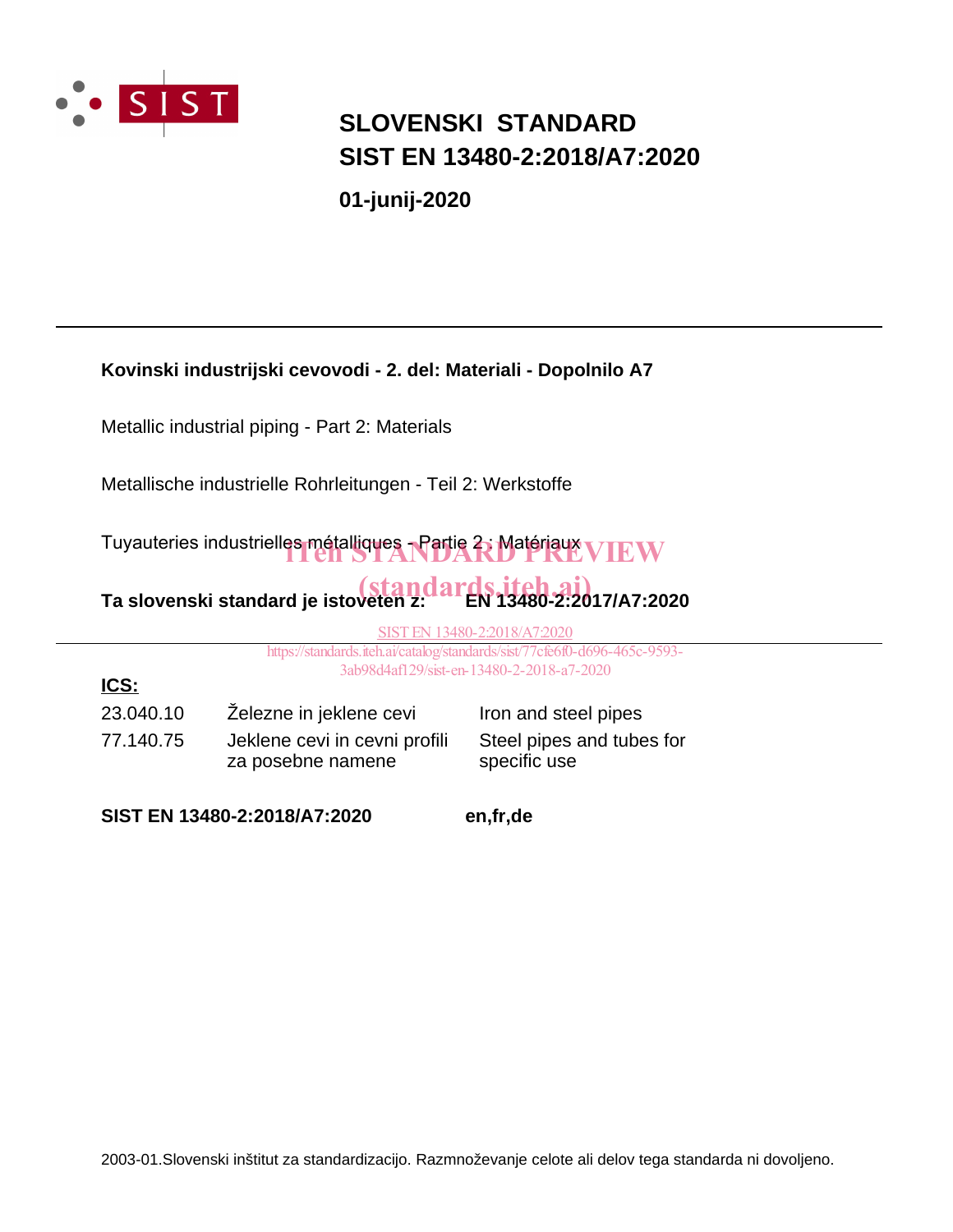## iTeh STANDARD PREVIEW (standards.iteh.ai)

SIST EN 13480-2:2018/A7:2020 https://standards.iteh.ai/catalog/standards/sist/77cfe6f0-d696-465c-9593- 3ab98d4af129/sist-en-13480-2-2018-a7-2020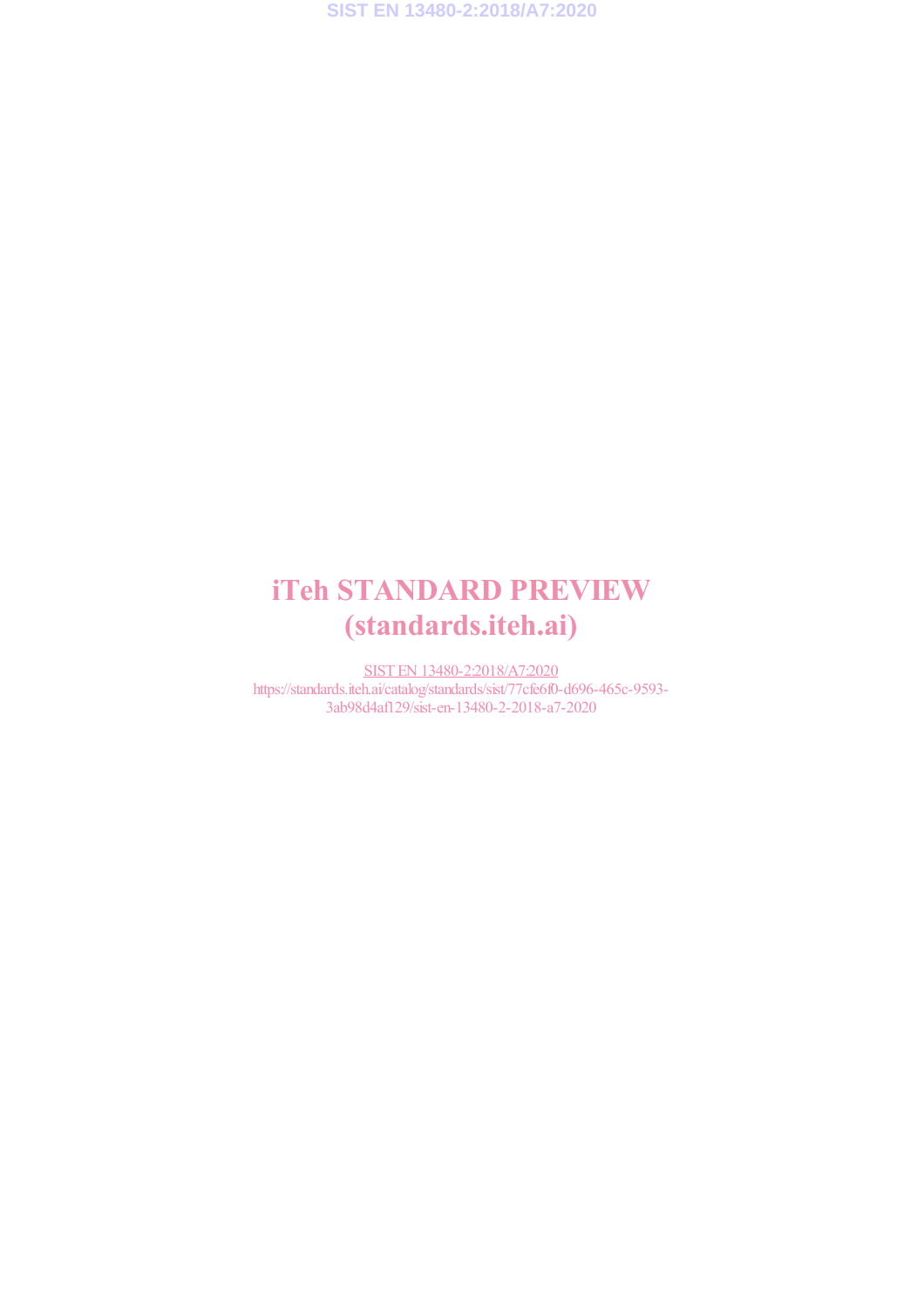# EUROPEAN STANDARD NORME EUROPÉENNE EUROPÄISCHE NORM

## **EN 13480-2:2017/A7**

April 2020

ICS 23.040.01

English Version

### Metallic industrial piping - Part 2: Materials

Tuyauteries industrielles métalliques - Partie 2 : Matériaux

 Metallische industrielle Rohrleitungen - Teil 2: Werkstoffe

This amendment A7 modifies the European Standard EN 13480-2:2017; it was approved by CEN on 10 February 2020.

CEN members are bound to comply with the CEN/CENELEC Internal Regulations which stipulate the conditions for inclusion of this amendment into the relevant national standard without any alteration. Up-to-date lists and bibliographical references concerning such national standards may be obtained on application to the CEN-CENELEC Management Centre or to any CEN member.

This amendment exists in three official versions (English, French, German). A version in any other language made by translation under the responsibility of a CEN member into its own language and notified to the CEN-CENELEC Management Centre has the same status as the official versions.

CEN members are the national standards bodies of Austria, Belgium, Bulgaria, Croatia, Cyprus, Czech Republic, Denmark, Estonia, Finland, France, Germany, Greece, Hungary, Iceland, Ireland, Italy, Latvia, Lithuania, Luxembourg, Malta, Netherlands, Norway, Finland, France, Germany, Greece, Hungary, Iceland, Ireland, Italy, Latvia, Lithuania, Luxembourg, Malta, Netherlands, Norwa<br>Poland, Portugal, Republic of North Macedonia, Romania, Serbia, Slovakia, Slovenia, Spain, Sweden United Kingdom.

> SIST EN 13480-2:2018/A7:2020 https://standards.iteh.ai/catalog/standards/sist/77cfe6f0-d696-465c-9593- 3ab98d4af129/sist-en-13480-2-2018-a7-2020



EUROPEAN COMMITTEE FOR STANDARDIZATION COMITÉ EUROPÉEN DE NORMALISATION EUROPÄISCHES KOMITEE FÜR NORMUNG

**CEN-CENELEC Management Centre: Rue de la Science 23, B-1040 Brussels** 

© 2020 CEN All rights of exploitation in any form and by any means reserved worldwide for CEN national Members.

Ref. No. EN 13480-2:2017/A7:2020 E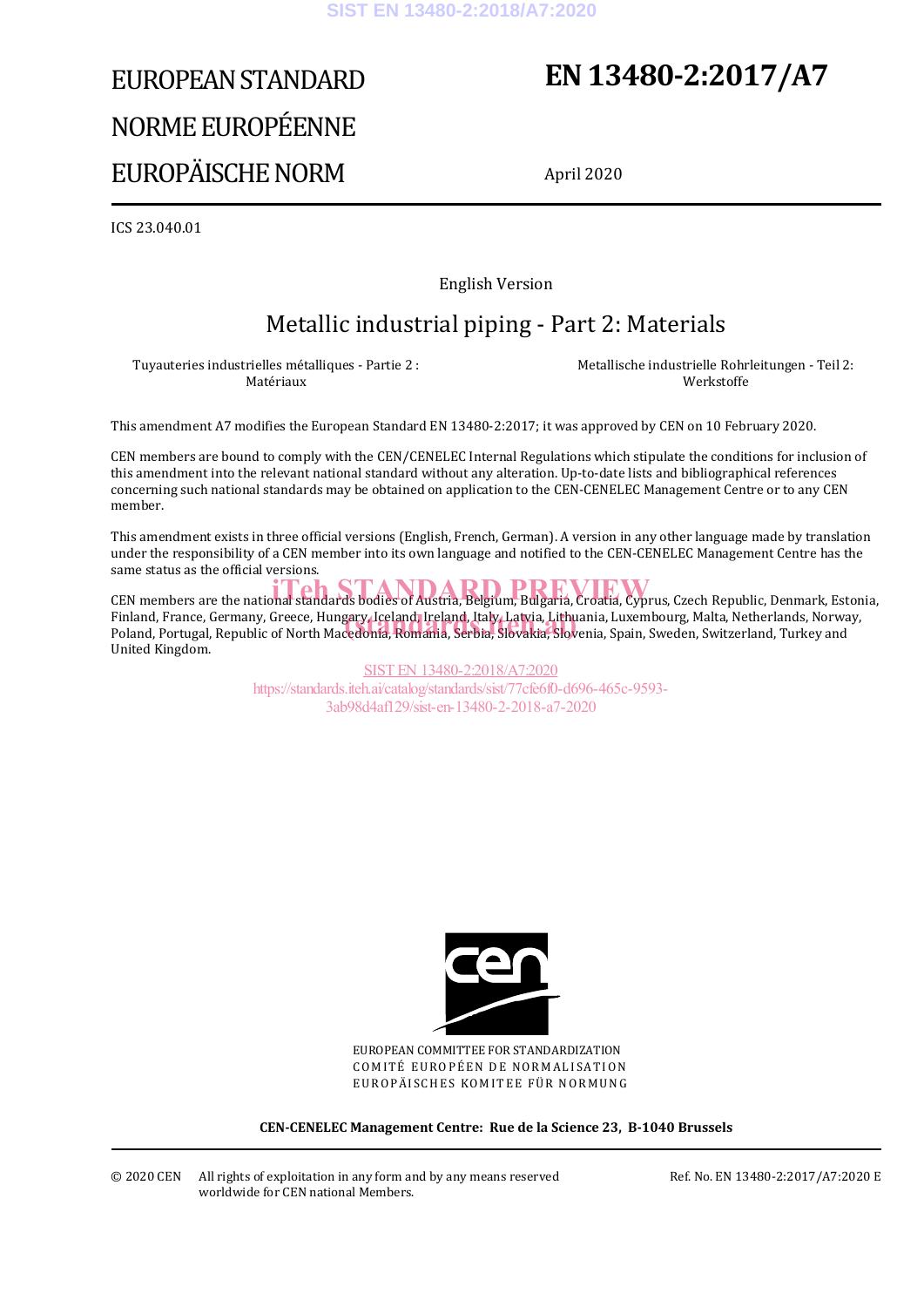### **EN 13480-2:2017/A7:2020 (E)**

### **Contents Page**

| $\mathbf{1}$            |                                                                                                                                                           |  |
|-------------------------|-----------------------------------------------------------------------------------------------------------------------------------------------------------|--|
| $2^{\circ}$             |                                                                                                                                                           |  |
| $\mathbf{3}$            |                                                                                                                                                           |  |
| $\overline{\mathbf{4}}$ | Modification to Annex ZA, Relationship between this European Standard and the<br>Essential Requirements of EU Directive 2014/68/EU aimed to be covered  4 |  |
| 5                       |                                                                                                                                                           |  |

## iTeh STANDARD PREVIEW (standards.iteh.ai)

SIST EN 13480-2:2018/A7:2020 https://standards.iteh.ai/catalog/standards/sist/77cfe6f0-d696-465c-9593- 3ab98d4af129/sist-en-13480-2-2018-a7-2020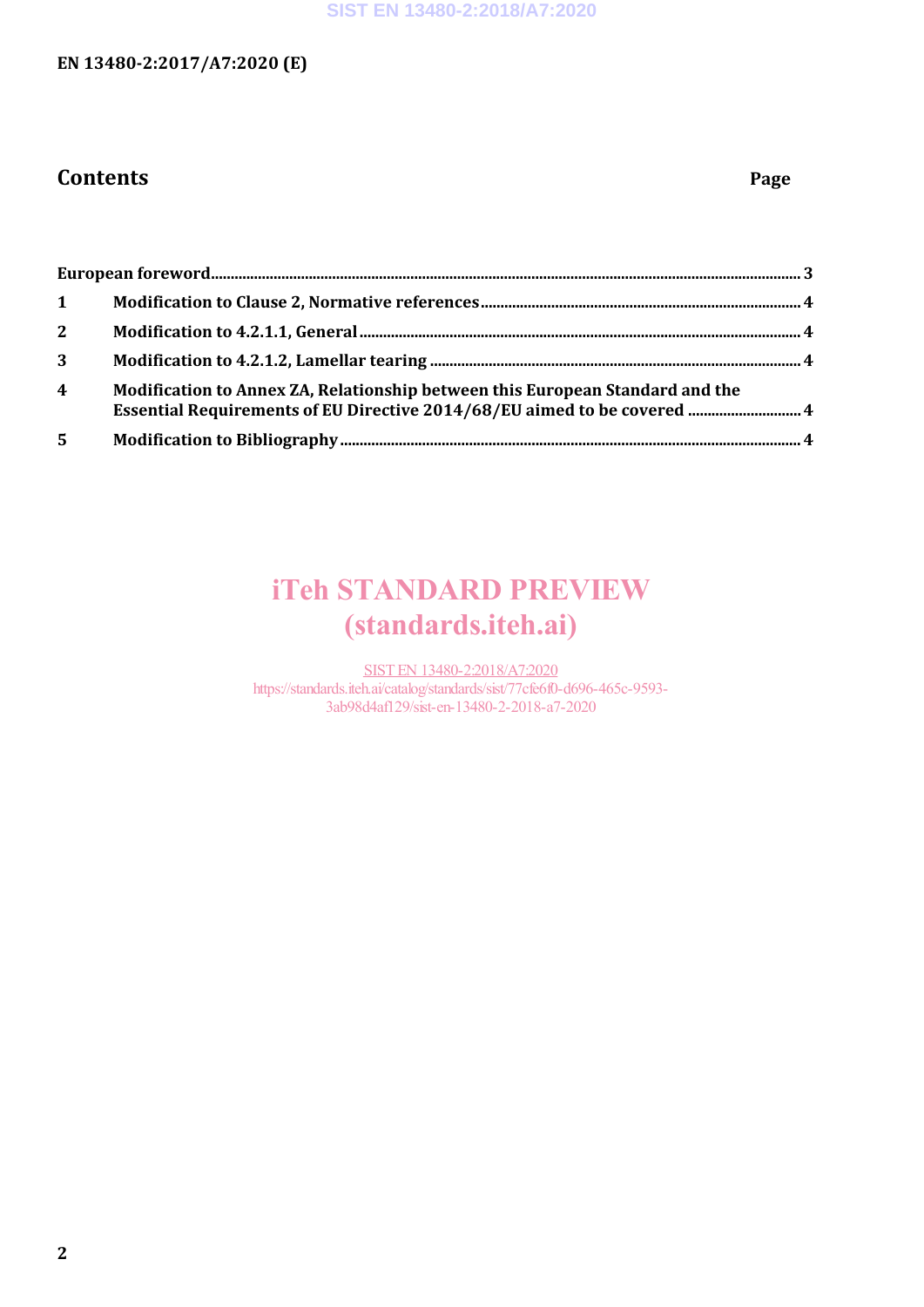### **European foreword**

This document (EN 13480-2:2017/A7:2020) has been prepared by Technical Committee CEN/TC 267 "Industrial pipings and pipelines", the secretariat of which is held by AFNOR.

This European Standard shall be given the status of a national standard, either by publication of an identical text or by endorsement, at the latest by October 2020, and conflicting national standards shall be withdrawn at the latest by October 2020.

Attention is drawn to the possibility that some of the elements of this document may be the subject of patent rights. CEN shall not be held responsible for identifying any or all such patent rights.

This document includes the text of the amendment itself. The amended/corrected pages of EN 13480-2:2017 will be published as Issue 3 of the European Standard.

Amendments EN 13480-2:2017/prA4 to EN 13480-2:2017/prA6 are withdrawn from the work program of Technical Committee CEN/TC 267 "Industrial piping and pipelines" following CEN Rules related to the time limit for activating Preliminary Work Items.

This document has been prepared under a standardization request given to CEN by the European Commission and the European Free Trade Association, and supports essential requirements of EU Directive(s).

For relationship with EU Directive, see informative Annex ZA, which is an integral part of EN 13480-2:2017. (standards.iteh.ai)

According to the CEN-CENELEC Internal Regulations, the national standards organisations of the Free raing to the care bound to implement this European Standard: Austria, Belgium, Bulgaria, Croatia, Indiana Cyprus, Czech Republic, Denmark, Estonia, Finland, France, Germany, Greece, Hungary, Iceland, Ireland, Italy, Latvia, Lithuania, Luxembourg, Malta, Netherlands, Norway, Poland, Portugal, Republic of North Macedonia, Romania, Serbia, Slovakia, Slovenia, Spain, Sweden, Switzerland, Turkey and the United Kingdom. https://standards.iteh.ai/catalog/standards/sist/77cfe6f0-d696-465c-9593-6<br>https://standards.iteh.ai/catalog/standards/sist/77cfe6f0-d696-465c-9593-3ab98d4af129/sist-en-13480-2-2018-a7-2020